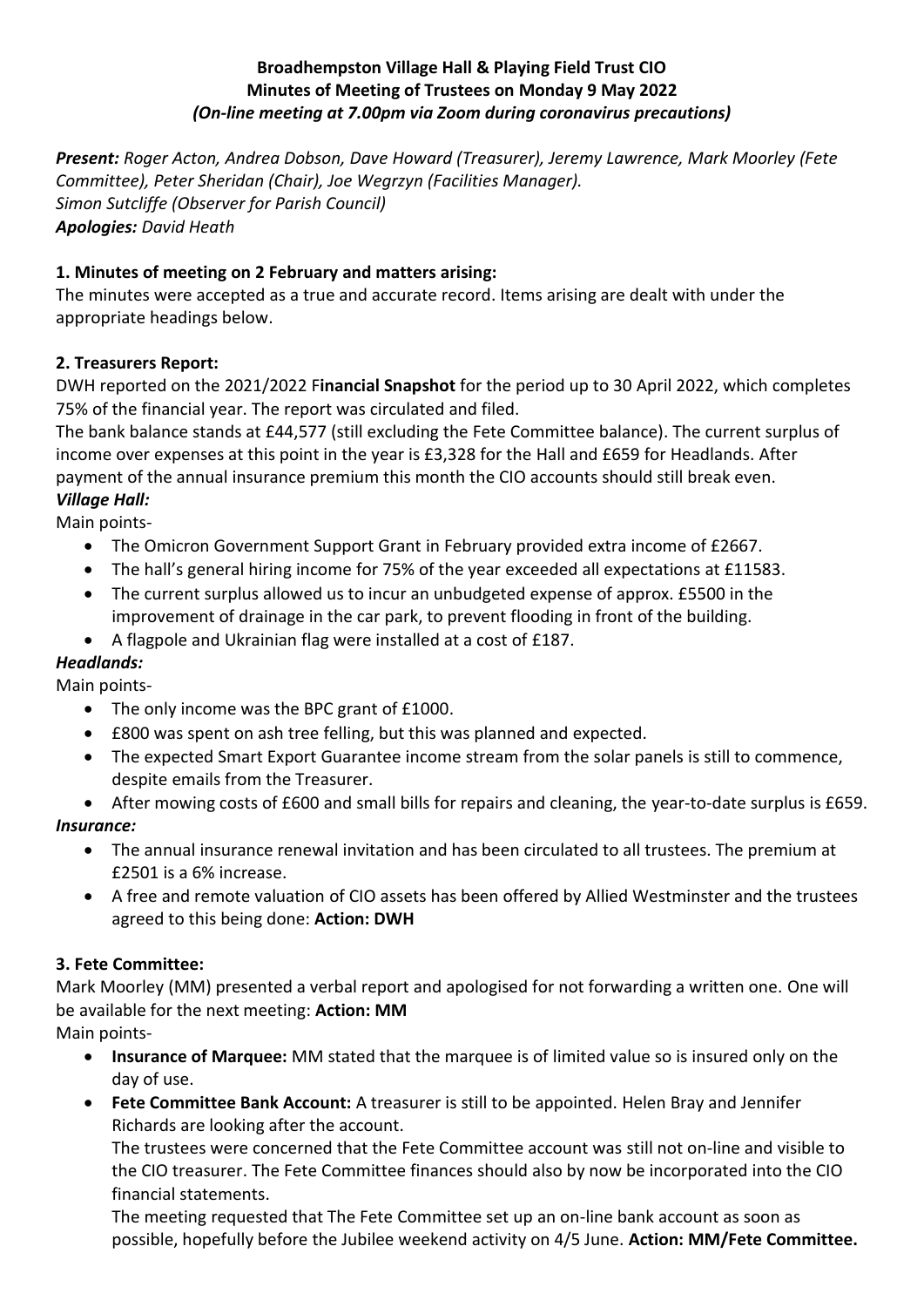# • **Jubilee Celebrations:**

Mark gave a lot of detail on what is planned for the celebrations, from 2pm to 6pm on Sunday 5<sup>th</sup> June. The main points arising are:

- o The Fete Committee is working in conjunction with the PTFA and others on a whole range of interesting entertainment and competitions geared towards children and adults alike.
- $\circ$  The bar will be run entirely by the Monks Retreat under its licence. All income will be kept by the Monks.
- o There will be a BBQ and cream teas, with strawberries and cream in the Hall. Some food items will be donated to the event.
- $\circ$  An ice-cream van has been booked and free ice-creams will be given to all children.
- o The aim was for the event to be non-profitmaking. MM stated that the Parish Council was to be asked for a grant. Simon Sutcliffe attending said he would ask the BPC at its meeting this Thursday to pay for the free ice-creams for the children. **Action: Simon Sutcliffe**

**Concern was expressed by a number of trustees** that the overall financials of the Jubilee Day were unclear**.** The Fete Committee was asked to provide a **general budget** showing expected expenses and likely income from the various sources – BBQ, cream teas, whip-round bucket(?). Trustees stated that they did not wish to have to underwrite a loss- making event. It was clear that the existing £3000 cash in the Fete Committee bank account would be needed for the expenses in setting up the next Fete. **Action: Fete Committee to prepare budget for the day and forward to all trustees. MM/Fete Committee.**

# **4. Headlands and Headlands Project:**

RA had submitted a written report on Headlands, as circulated and filed.

Further points raised at the meeting:

- Headlands continued to be well-used by the community and the school.
- RA thanked the Parish Council for the one-off grant for this part year, and from August onwards there will an ongoing annual donation by the PC of £1000 towards Headlands' running costs.
- On behalf of the PC, Simon Sutcliffe congratulated the Headlands Committee on the development of the playing field as a more enjoyable place for the whole community to visit and use.
- John Ellis continues to provide a valuable service in grounds maintenance notably the football field, also recycling and rubbish clearing.
- The conversion of the tennis court into a MUGA will no longer be pursued, due to the high level of funding required for such a project.

# **5. Village Hall:**

PS had submitted a written report, as circulated and filed. Further points raised at the meeting:

- **Covid procedures:** We are still adhering to the latest advice for Village Halls.
- **General Hire Bookings:** These are at an outstanding level and at this point in the year, much higher than pre-covid. AD commented that there are now an increasing number of bookings for parties from outside the immediate community.
- **Jazz Event:** The gig on 10 June a Bill Evans tribute by well-known and highly respected pianist John Horler - is being organised by JL. Jeremy expects a better turnout than at the first jazz event and with a lower break-even attendance but would again request the event to be underwritten by the trust. Posters and publicity are being distributed.
- **New Bookings Secretary:** Alastair Logan commences this week and AD reported that she will work closely with him during his learning period. PS thanked Andrea for her support. RA proposed a vote of thanks to Andrea for her outstanding work as Bookings Secretary over the past 6 years. The trustees fully agreed.
- **Hall maintenance:** JW reported that all regular maintenance has been or will be carried out with alarms, electric and safety equipment. The heating system was due for a service after 5 years and this will be done in the next financial year. **Action: JW**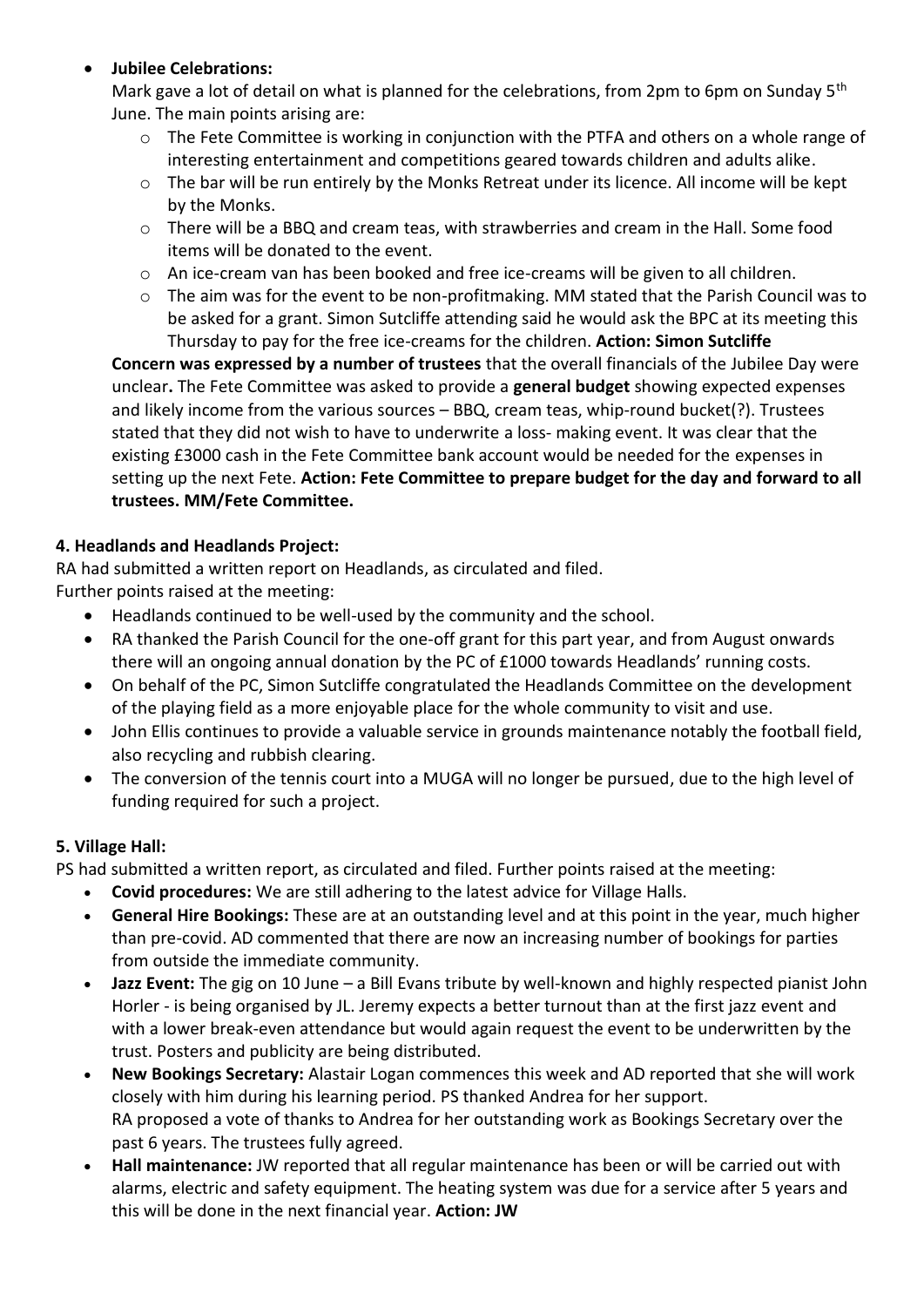JW is still awaiting a quote for two damaged bollards to be replaced with new ones with LED fittings**. Action: JW**

AD commented that the internal end wall of the main hall may require repainting after the repair of a hole. **Action: PS/JW**

AD commented that the main hall clock had stopped and required attention: **Action: JW** MM commented that the descaling light of the water boiler in the main hall was permanently on. **Action: JW**

- **Improved drainage in hall car park:** Simon Quaintance had carried out the work at half-term and we await some rain to test its effectiveness.
- **Village hall licence:** AD will undertake training for the role of licensee when the new Bookings Secretary has settled in the role.
- **B-Eco Books**: AD commented that there has not been a Book Exchange for a long time and the pallets of books are taking up a lot of valuable space in the LMR storeroom. This needs to be checked with B-Eco and the books removed if they are not going to be used. **Action: PS has now discussed with Stuart Burgess who agreed to remove the books.**
- **Signage:** AD reported that feedback from non-local hirers stressed the need for improved external signage to the Hall Car Park. Hirers were parking in the public car park and were unaware of the proper Hall Car Park beyond that**. Action: PS/DWH**
- **Hi-ball glasses required:** 120 to be purchased from Ikea. **Action: AD**
- **Upper grassed area and the pedestrianisation of the square:** Simon Sutcliffe stated that the Parish Council have been unable to get any assistance on the matter from the new County Councillor, who seems to have disappeared from the scene. The matter is still in abeyance.

# **6. CIO Trustees:**

- **New Trustee:** RA had met with Jenny Logan and thought her a suitable candidate, though for family reasons she would not wish to be appointed as a trustee until September, the start of the new academic year. JL and AD had also met Jenny and thought her a good candidate. RA proposed that it should be agreed by all trustees that Jenny should be appointed and PS would meet with her to finalise details. All trustees agreed to this proposal. PS had already written to Jenny and proposed a meeting, but will send another email with the aim of meeting up with Jenny in the near future. **Action: PS**
- **Finding replacement trustees:** 4 trustees are due to step down at the end of this year or early next year at the end their current periods of office:
	- RA, as trustee responsible for the Headlands Committee, has a number of strong members on that committee but only one who would wish to become at trustee, and that would not be until July 2023. RA may be prepared to stay on until that person is available but has to give it some thought. So, a **possible** continuation into a 3rd period of office. **Action: RA/PS**
	- JW would be prepared to continue for another 3 years, unless he decides to go and live elsewhere. So, a **definite** continuation for another 3 years. **Action: JW/PS**
	- **PS** is due to step down in December at the end of a 3<sup>rd</sup> period of office. However, he will be prepared to continue if a replacement cannot be found. **Action: PS**
	- DWH is due to step down in March 2023. There is a hope that JW would replace DWH as Treasurer, so there now needs to be a discussion between DWH and JL. **Action: DWH/JL**
- **Informing Parish Council:** Simon Sutcliffe said that he would inform the next PC meeting of the CIO's need for new trustees, in the expectation that some help could be provided. RA said that the CIO would be grateful for any help from parish councillors to expand the CIO trustees' network of community-minded people in the village. The CIO trustees agreed.